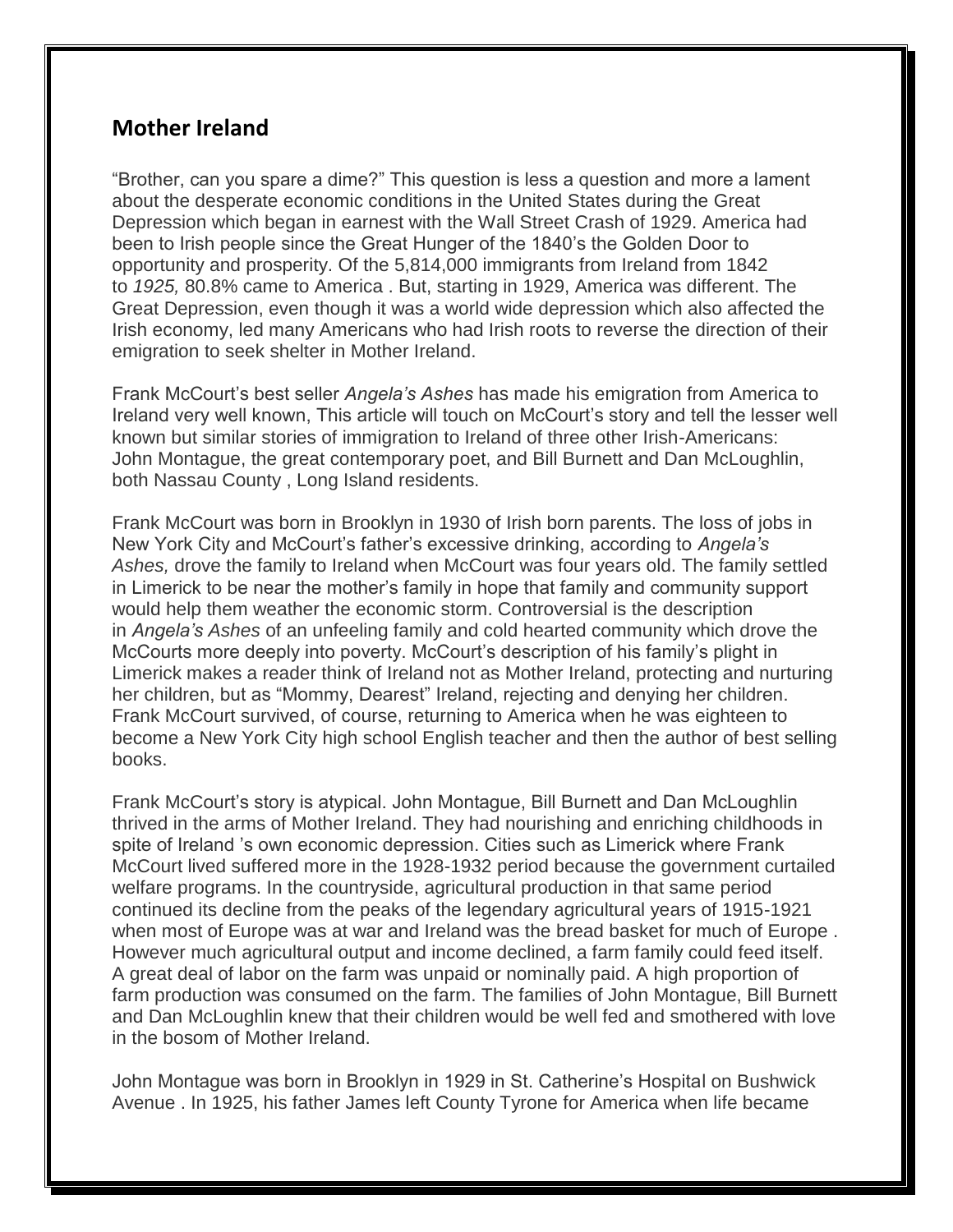uncomfortable for an Ulster Catholic who had been involved on the Republican side in the turbulence of Ireland after the Easter Rising of 1916. Suffering the woes of the Depression, the father sent his three boys to Ireland in 1933, two to their maternal grandmother and John to his spinster aunts. His life with his aunts was that of a typical Ulster farm lad. Like so many who lived on Irish farms in the Depression, John was an "assisting relative." Montague's supportive family helped him to seize the educational opportunities available to him in Ireland , American and continental Europe . One of John's books is *Born in Brooklyn,* and, although American born, John Montague is identified as Irish, such as when the critic Derek Mahon called him "the best Irish poet of his generation" and when he is compared to Frank O'Connor, Mary Lavin and Sean O'Faolain. Montague said of his immigration from Brooklyn to Ireland , "I think of those few years from four to eleven as a blessing, a healing." Mother Ireland had adopted this immigrant.

These Americans seeking protection in Ireland during the Depression were part of an unusual change in the emigration/immigration pattern in Ireland . Under the impact of the Depression, overseas emigration fell and was replaced by a movement homeward. Between 193 1-1938, emigrants overseas numbered 8,480 while immigrants from overseas numbered 15,859.

Bill Burnett and his brother Robert and their mother Gertrude Meheen Burnett were part of the 15,859 immigrants. Bill was born in Manhattan in 1928. His mother had emigrated from Westmeath in 1926. His father William was of Scots heritage and had a license to operate a newsstand near Bloomingdale's in Manhattan . He lost the business in the Depression and in 1932 when Bill was four and Robert two, the two boys with their mother went to her family farm in Westmeath. The family did well on the Culvin Lane Farm. Bill remembers the collie and the hound dog and the trees. His grandparents were so happy with Bill's presence that they asked his mother if she would permit him to stay in Ireland permanently. Bill's grandfather told him some stories of Black and Tan intimidation that resonates today with Bill when he reads about colonial governments. Bill and Robert returned with their mother to the Bronx in 1935 to rejoin a father who had started a successful radio repair business. Since he had no schooling in Ireland , Bill started the first grade in *Bill Burnett* America at age seven. He had a brogue and his classmates called him the "Big Mick" and a "narrowback." Bill had a long career as a steelworker, working on the television antenna on top of the Empire State Building and on the World Trade Center, among other New York landmarks. Bill's Ireland was a nurturing Ireland which strengthened him for the future.

Unlike Bill Burnett, Dan McLoughlin and his twin sister Eileen preceded the 15,859 emigrating to Ireland between 1931-1938. Dan and Eileen, born in Harlem in 1926, went to County Leitrim in 1928 to live with their maternal grandparents and their Aunt Rose and Uncle Tom " City " Lavin. When their mother's illness in America created a family crisis, their father, a Roscommon man, saw Ireland as a safe harbor for his children. Dan has fond memories of Drumshambo, County Leitrim . He remembers being an "assisting relative" on the farm with a border collie as a pet. He went hunting with his uncle and collected eggs from the chickens. Dan and Eileen were fascinated by the